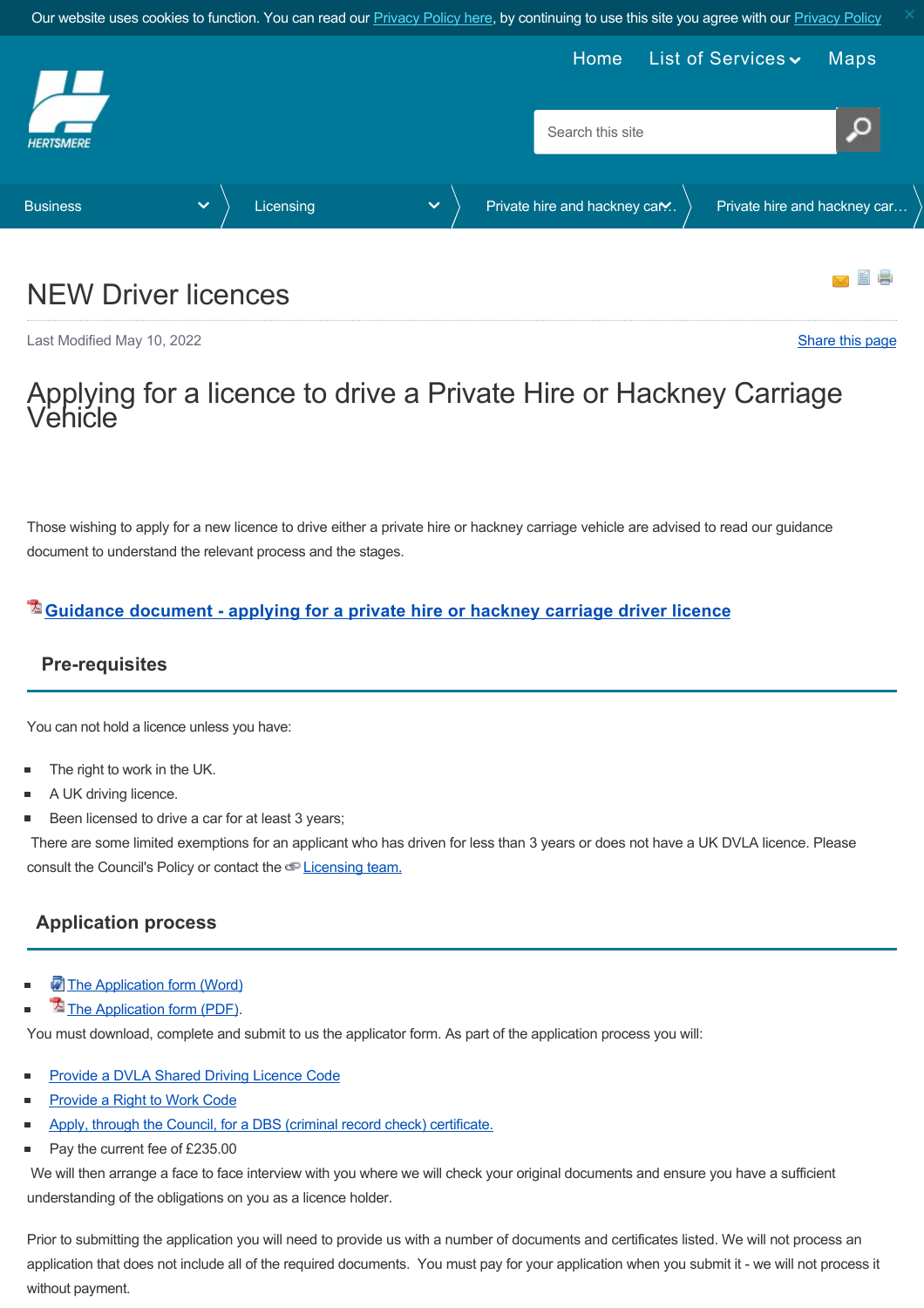Before completing your application form you will need to ensure that you have the following documents to submit (these are explained in more detail below):

- [Identity documentation](#page-1-0)
- [2 Passport photographs](#page-1-1)
- [Advanced Taxi Driving assessment](#page-1-2)
- [Safeguarding Course \(online](#page-1-3)) ٠
- [Medical Certificate \(from your GP\)](#page-2-3)
- <span id="page-1-0"></span>[Certificate of conduct \(if applicable\)](#page-2-4)

#### **Identity documents**

You will need to prove your identity by providing us with a number of identity documents. This is used to verify that you are who you say are, allow us to ensure you have the right entitlements and carry out the relevant criminal record check.

The easiest set of documents to provide us with are:

- 1. Passport / Biometric residents permit
- 2. DVLA driving licence
- 3. A bank statement or utility bill issued within the last 3 months.

 There are however other documents we can accept if you do not have the above, such as a birth certificate or an immigration document. A full list is here- $\mathbb{Z}$  [acceptable identification documents:](https://www.hertsmere.gov.uk/Documents/02-Business/Licensing/Private-hire--Hackney-Carriage-Licensing/Appendix-L-ID-docs.pdf)

# <span id="page-1-1"></span> **Photographs**

You must provide 2 full colour passport sized photographs that reflect your current appearance, clearly show your face against a pale background. Glasses or head ware of any kind should not be worn.

# <span id="page-1-2"></span>**Advanced Driving Certificate**

You must provide a certificate confirming that your standard of driving is suitable for conveying members of the public around in your vehicle. You can undertake this assessment by booking with one of the following authorised providers:

[Taxi assessment - Diamond Advanced Motorists](https://advancedmotoring.co.uk/taxi-tests/)

#### [Taxi Driver Assessments - Green Penny](https://www.greenpenny.co.uk/taxi-assessment-booking-form/)

 The Council has approved both providers as competent to assess its drivers and does not recommend one over the other. Applicants should choose which provider is most suitable for them. There are 2 types of assessment provided by both companies.

- 1. Standard (all drivers) and
- 2. Enhanced (drivers of wheelchair accessible vehicles only).

The Enhanced assessment is the same as the standard one but with an additional wheelchair assessment. If you intend to drive a WAV or a Hackney Carriage you will need to pass the enhanced assessment. However, the wheelchair assessment can be done separately should you chose to drive a wheelchair accessible vehicle at a later date.

# <span id="page-1-3"></span>**Taxi Safeguarding Course**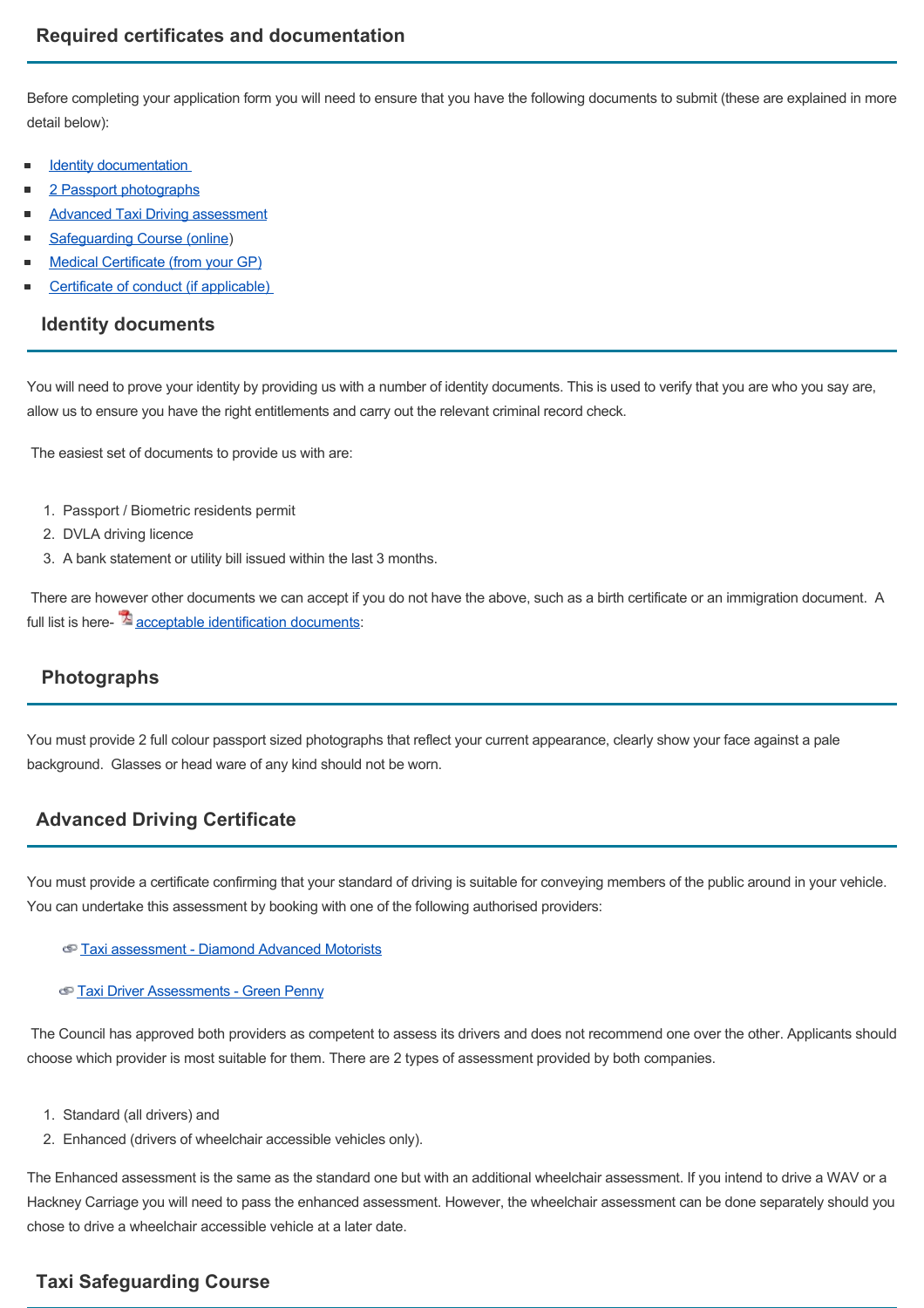You must complete a safeguarding course. The course is undertaken virtually via zoom and a certificate is produced upon completion of the course. The content includes training on 'safeguarding' issues such as Child Sexual and Criminal Exploitation, Human Trafficking, Modern Slavery and Domestic Abuse, identifying adults at risk and other vulnerable people. The nature of a licensed drivers role in society means that they may convey passengers who are not only vulnerable but in danger. By knowing what warning signs to look out for, licensed drivers can help save lives.

The course length is around three hours, it is conduct online as part of a virtual classroom with other applicants and costs £25.00.

You can book this with one of our service providers

[Blue Lamp Trust - Safeguarding](https://www.bluelamptrust.org.uk/safeguarding-classroom/)

[Taxi Safeguarding Course - Green Penny](https://www.greenpenny.co.uk/taxi-driver-safeguarding/)

# <span id="page-2-0"></span> **DVLA Driving Licence**

If you have not held a DVLA licence for 3 years or your licence has not been issued in by the DVLA you may still be allowed to apply but should contact us first by email: [licensing.taxis@hertsmere.gov.uk](mailto:licensing.taxis@hertsmere.gov.uk)

[When completing your application you will need to provide a DVLA share code which you can obtain here: View or share your driving](https://www.gov.uk/view-driving-licence) licence information - GOV.UK (www.gov.uk)

# <span id="page-2-1"></span> **Right to Work**

The majority of licensed drivers are self-employed and therefore you must be entitled to work in the UK as a self-employed person. To prove [your right to work you are encouraged to obtain a share code online from the government website: Prove your right to work to an employer](https://www.gov.uk/prove-right-to-work) - GOV.UK (www.gov.uk)

 If you are not able to obtain a share code, or you are a British or Irish citizen, you will need to provide documentary proof. If you do not have the right to work as a self-employed person in the UK and wish to be licensed to work as an employee of a business, further information such as contracts and proof of tax an national insurance contributions from the employer will be needed.

# <span id="page-2-4"></span>**Certificate of Conduct**

If you have spent 6 months or more resident in any country outside of the UK you must provide us with a certificate from that country confirming whether or not you committed any criminal or driving offences in that country. You can find out how to obtain this from this government website: Criminal records checks for overseas applicants - GOV.UK (www.gov.uk)

# <span id="page-2-3"></span>**Medical examination Certificate**

You must have a DVLA group 2 medical certificate completed by your own registered GP. The certificate needs to be completed within one calendar month of your application. The form can be downloaded here:  $\Phi$  [Medical Examination Form](https://www.hertsmere.gov.uk/Documents/02-Business/Licensing/Private-hire--Hackney-Carriage-Licensing/Medical-Examination-Form-for-Medical-Advisor.pdf)

 You should book an appointment with your GP and take this form to them. We will consider the certificate to only be valid if dated within 1 calendar month of the date you submit your application.

# <span id="page-2-2"></span> **Disclosure and Barring Service (DBS Check)**

Once you have submitted a complete and valid application we will take the information you have provided and apply for an enhanced criminal record disclosure from the Disclosure and Barring Service (DBS). The DBS certificate will be issue to you and you must provide that